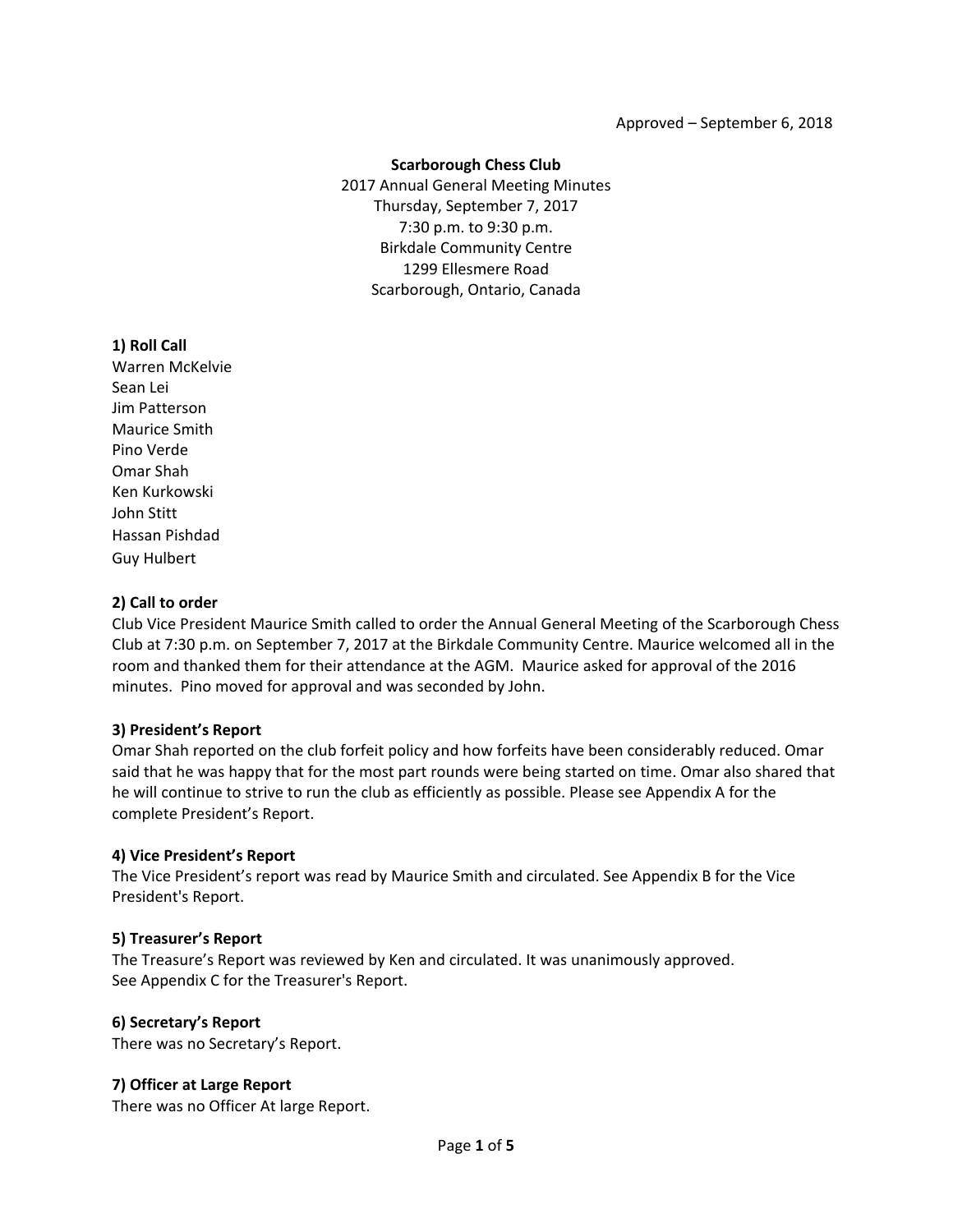## **8) Tournament Director's Report**

Omar Shah reported on forfeits and the fact that members will continue to be reminded to request a bye if they cannot attend.

## **9) Facebook Admin Report**

There was no Facebook Admin report. Results will continue to be posted on Facebook.

#### **10) Other Business for 2015/2016**

There was no other business for 2015/2016

#### **11) Elections**

a. Guy nominated Omar for President – acclaimed

- b. Jim nominated Maurice for Vice President acclaimed
- c. Omar nominated Ken for Treasurer acclaimed
- d. Sean nominated Warren for Secretary acclaimed
- e. Omar nominated Sean for Officer at Large acclaimed
- f. Guy nominated Omar for Tournament director acclaimed
- g. Omar/Sean were appointed Facebook Admin by Executive

#### **12) Motions**

#### **a) McKELVIE/LEI**

To dispense the rating floor for playing up. A player will be assigned to a section based on their rating at the time they join the tournament. You may only play in one section for each tournament. Vote results: Passed. 7 in favour, 1 opposed, 1 abstained

## **b) SHAH/LEI**

That the SCC Championship Top Section be FIDE rated. Passed unanimously.

## **c) SHAH/MCKELVIE**

That the bottom section be for Juniors only. Adults currently rated under 1400 will play in the U1800 section. Vote results: Passed. 5 in favour, 2 opposed, 2 abstained

#### **d) SHAH/KURKOWSKI**

That casual membership be introduced at half the price of current membership options. Passed unanimously.

#### **13) Other Business for 2016/2017**

No other business for 2016/2017

## **14) Adjournment**

The meeting was adjourned at 9:00 p.m. The next AGM is scheduled for the first Thursday in September 2018.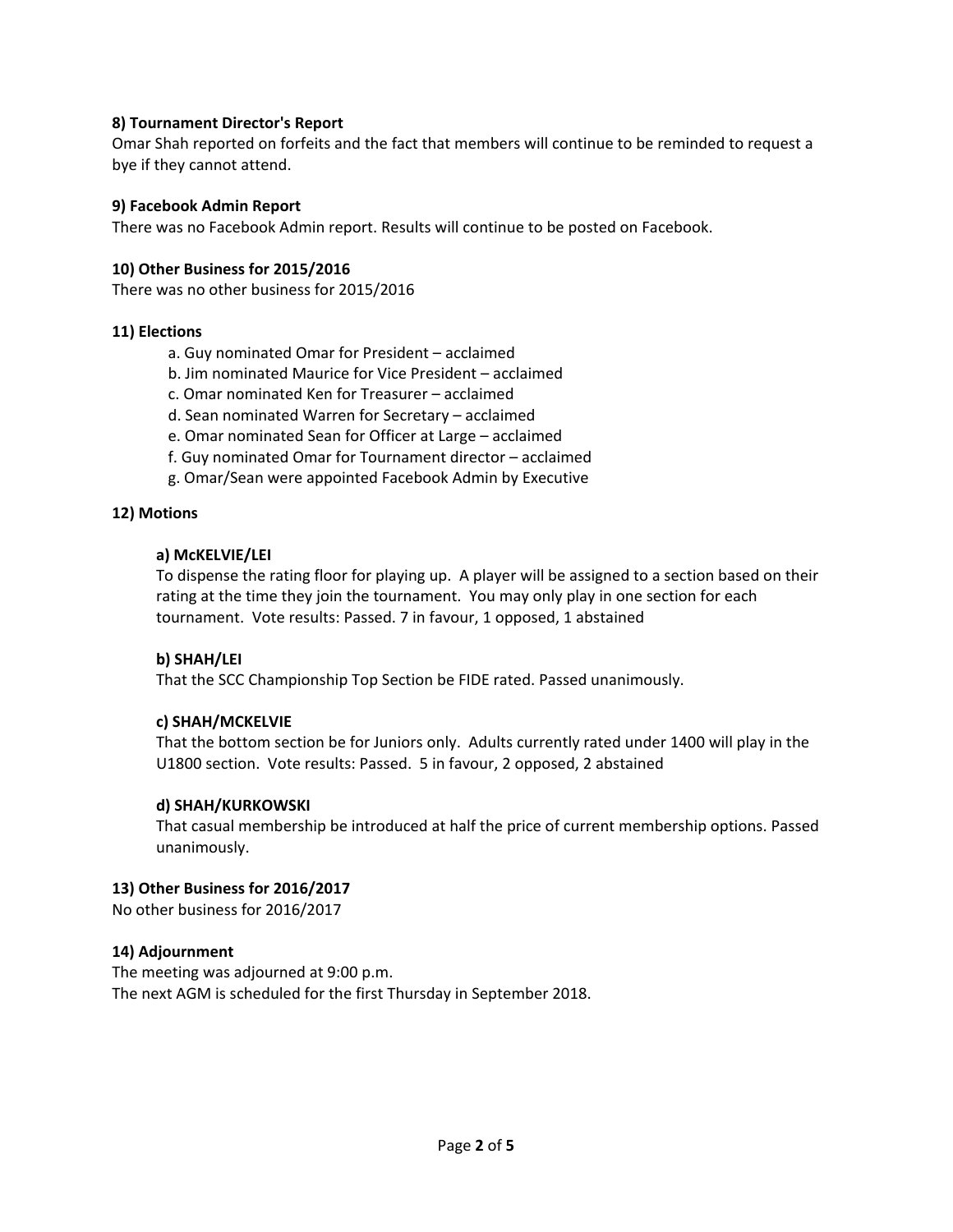## **Appendix 1: President's Report**

Greetings SCC Executives and Members,

The past 2 club years 2015-2017 I took on the responsibilities of serving as Club President. At the time I had a few priorities for the club, mainly being:

- 1) Getting the rounds started in a timely fashion.
- 2) Reduce the number of Forfeits occurring.
- 3) Running the Club as efficiently as possible.

I am delighted to report that for the majority of nights the round starts on time. We usually get Members walking in last minute wanting a game and we always accommodate them. However, the tradition of walking in is gradually changing to Members emailing us in advance and requesting to be paired instead.

The tradition of forfeits has gone way down from high 2 digits (70+) to high 1 digit (9) within 2 years. The credit goes to the rest of the Executive for educating our members to request a bye via email or phone in. I would also like to thank a parent, Monica Wang, who has helped me with translation for parents of members whose English was limited on numerous occasions.

To make the Club run more efficiently and save money, any items that were needed for day to day operations were bought in bulk from Dollarama, Walmart or Costco. An example would be batteries needed for our digital Clocks, Pencils for recording moves and Bags for storing pieces.

As for the future, I am looking forward to introducing and having our top Section be FIDE rated. By having FIDE rated sections we hope to attract a High Rated (2000+) CFC crowd.

I would like to thank the Executive for being by my side in the trenches. Firstly, Maurice Smith (Vice President) for helping me communicate with members through our emails and answering the phone calls. Ken Kurkowski (Treasurer) for being the accountant and helping out with the Members signing up process. Our Pairing Team of Sean Lei and Warren McKelvie, for serving an integral part of the Club's operations and without them the Club simply wouldn't run.

A final Thank You goes to all the Volunteers that help throughout the year. In particular I would like to sincerely thank Dinesh Dattani for being our photographer and Pino Verde for being the best volunteer ever.

If nominated I would run for President again.

Best Regards, Omar Shah SCC President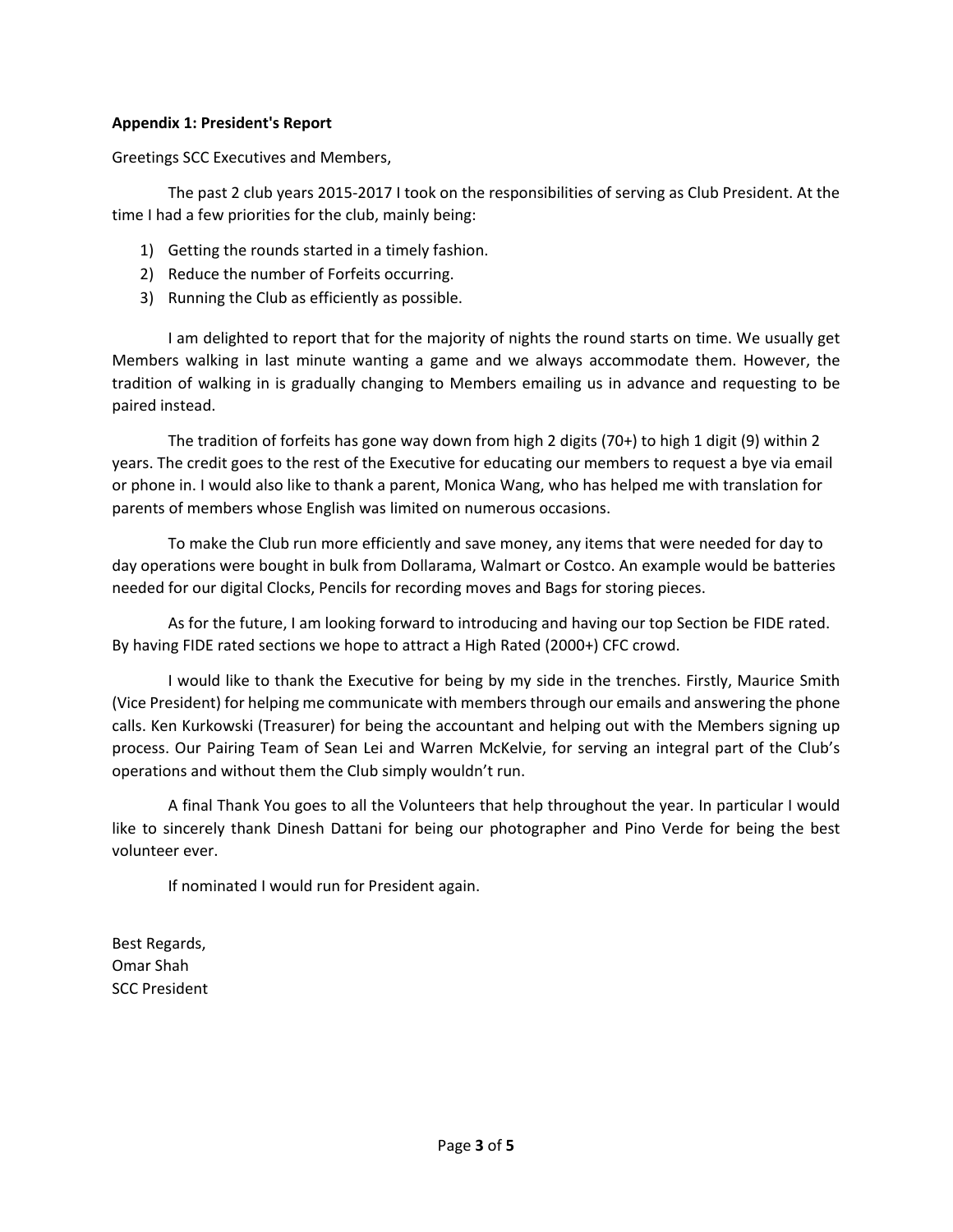## **Appendix B: Vice President's Report**

Throughout the year, along with the President I contacted the Supervisor at Birkdale Community Centre advising her of our program and its requirements. I completed the documentation for our permit and its requirements for the rooms at the Centre.

I have continually updated the membership list in Excel on my computer that shows all our members names, addresses, birth dates of Juniors, C.F.C. & Club due dates and e-mail addresses.

I followed up with any members who were in danger of missing their due dates for C.F.C or Club payments.

I participated in discussions with the President, and at times with the Executive in order that the right decisions were made regarding the Club Policies.

I believe the Club had a good year due in part to the work of the Executive and all our great volunteers who we could not do without.

I will stand for Vice President again if nominated.

Maurice Smith